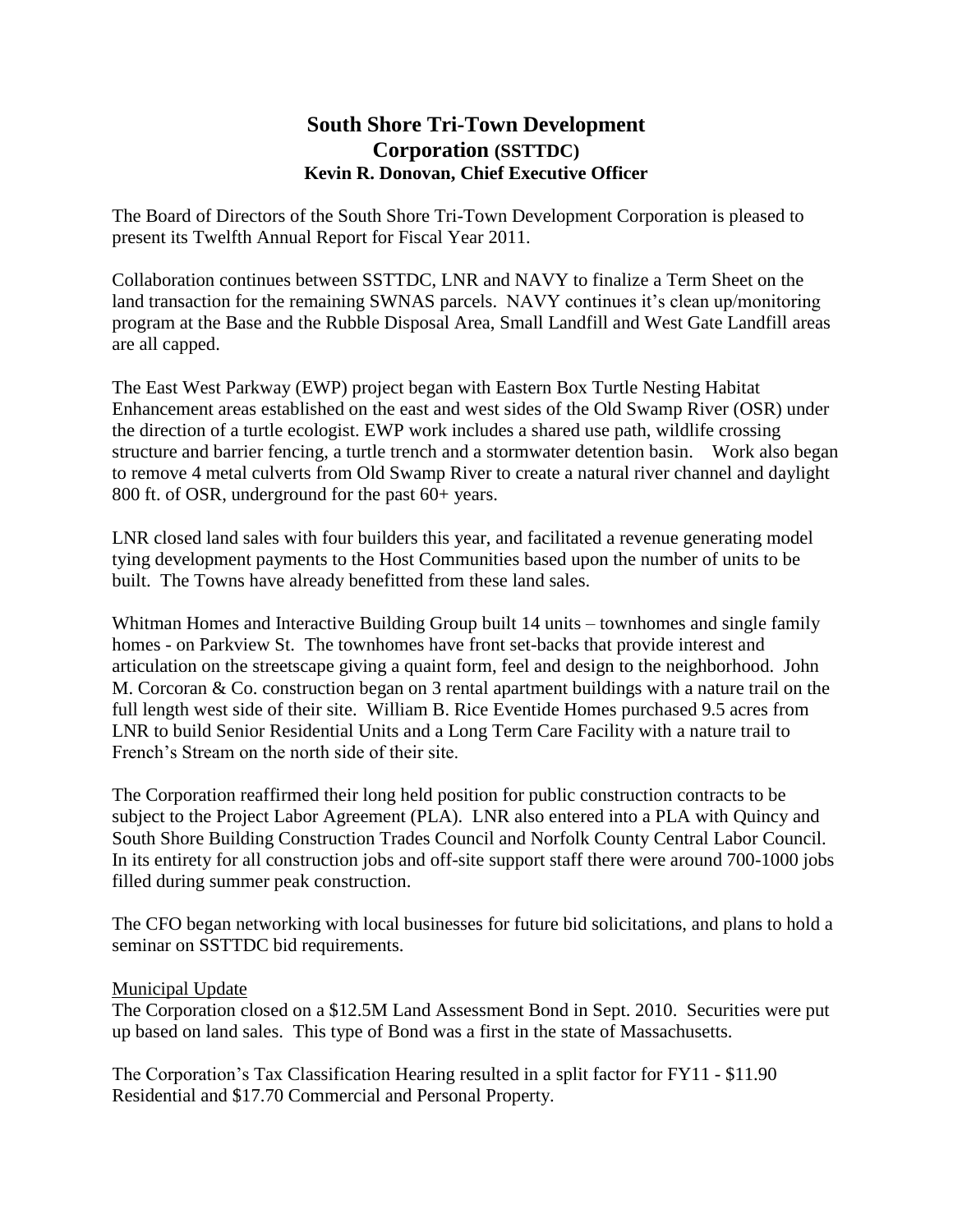The Corporation initiated discussions with Abington Rockland Joint Water Works (ARJWW) to explore water capacity from Hingham St. Reservoir for the final phase of development. Weymouth and ARJWW could possibly be the more economical permanent water source down the line than the original plan for MWRA. Wastewater expansion options continue to be explored, including the MWRA, in order to find the most feasible way to sustain the project with no undue burden on rate payers or the communities.

Affordable and Workforce Housing Regulations were updated to provide additional clarification with respect to marketing residential units and implementing the lottery process.

The Board initiated the process as per Mass General Law to become a Licensing Authority for cable TV and electricity.

Throughout the year the Corporation has exercised its authority as a Board of Directors, Permit Granting Authority, Special Permit Granting Authority, Variance Granting Authority, Applicable Subdivision Board, Conservation Commission, Board of Health, Board of Assessors and a Zoning Enforcement Officer

## SSTTDC Update

The Chief Executive Officer hired James A. Wilson as the Corporation's Chief Financial Officer and he began October 2010. As required in the agreement with MA Dept. of Administration and Finance, a Treasurer/Collector position was advertised and budgeted. Scott Bois was hired in December, 2010.

The SSTTDC Advisory Board continues to meet jointly with the Directors. With increased activity on the project, the Advisory Board recently voted to schedule meetings on a quarterly basis. Members include Joseph Shea (Chairman), Robert Long, Laurie Delano, Sue Abbott, William Koplovsky, Martin Pillsbury, Kevin White, Eugene Blanchard, Bruce Hughes and new member Joseph Gambon.

Information technology upgrades were contracted this year to accommodate the printing of MUNIS tax bills and provide the Corporation with in-house control of the system in order to keep up with the development project.

The Board of Directors gives thanks and praise to the Host Communities for a cooperative working relationship established with the Chief Executive Officer and staff. We sincerely appreciate the support.

Respectfully Submitted SSTTDC Board of Directors

Jeffrey Wall, Chairman Gerard Eramo, Vice Chairman/Treasurer James W. Lavin, Clerk John R. Ward